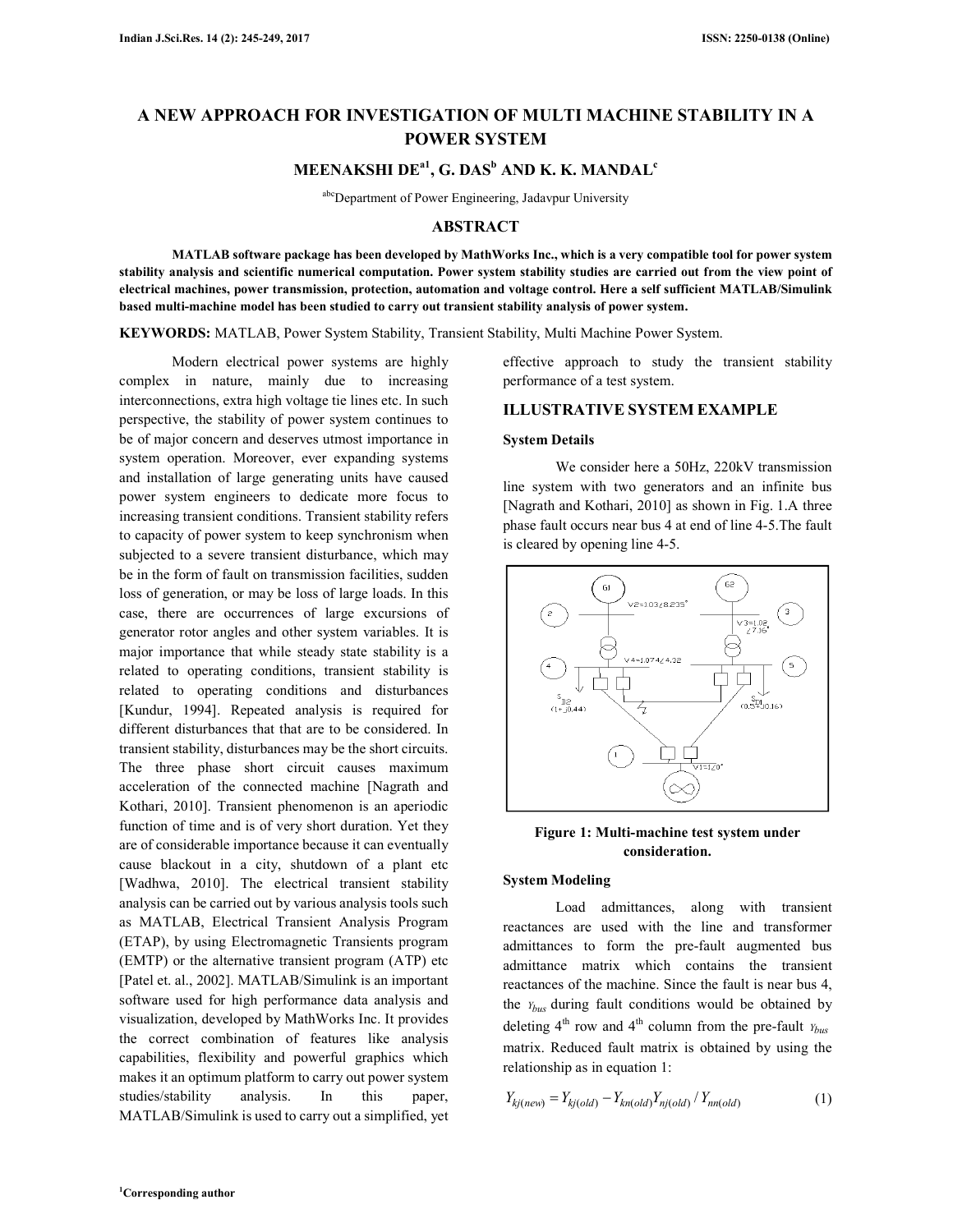The loads at buses 4 and 5 are represented by the admittances calculated as  $Y_{L4}$  and  $Y_{L5}$  respectively. Once the fault is cleared by opening the circuit breakers at both ends of the line between buses 4 and 5, the pre-fault *Ybus* has to be modified again by substituting  $Y_{45} = Y_{54} = 0$ .

### **MATHEMATICAL MODELING**

During Pre-fault condition:-

$$
Y_{24} = Y_{42} \tag{2}
$$

$$
Y_{24} = Y_{42} Y_{35} = Y_{53} \tag{3}
$$

$$
Y_{44} = Y_{L4} + Y_{41} + Y_{45} + \frac{B_{41}}{2} + \frac{B_{45}}{2} + Y_{24}
$$
 (4)

$$
Y_{55} = Y_{L5} + Y_{54} + Y_{51} + \frac{B_{54}}{2} + \frac{B_{51}}{2} + Y_{35}
$$
 (5)

During fault condition:-

$$
P_{e2} = 0 \tag{6}
$$

$$
P_{e3} = |E_3|^2 G_{33} + |E_1||E_3||Y_{31}|\cos(\delta_{31} - \theta_{31})
$$
 (7)

Post fault condition:-

$$
P_{e2} = |E_2|^2 G_{22} + |E_1||E_2||Y_{21}|\cos(\delta_{21} - \theta_{21})
$$
 (8)

$$
P_{e3} = \left| E_3 \right|^2 G_{33} + \left| E_1 \right| \left| E_3 \right| \left| Y_{31} \right| \cos(\delta_{31} - \theta_{31}) \tag{9}
$$

The power into the network at node i which is the electrical power output of machine i is given by

$$
P_{ei} = \left| E_i \right|^2 G_{33} + \sum_{j=1; j \neq i}^N \left| E_j \right| \left| E_j \right| \left| Y_{ij} \right| \cos \left( \delta_{ij} - \theta_{ij} \right) \tag{10}
$$

The swing equation are then given as follows:

$$
\frac{d^2\delta_2}{dt^2} = \frac{180f}{H_2}(P_{m2} - P_{e2})
$$
\n(11)

### **MATLAB/SIMULINK SOFTWARE**

The complete system given in Figure (1) has been simulated as a single integral model in Simulink. The mathematical model given above gives the transfer function of different blocks. Figure (2) shows the complete block diagram of the system for transient stability study. The subsystems shown in Figure (3) are meant to calculate the value of electrical power outputs for different generators. The model also facilitates the choice of simulation parameters such as start and stop times etc. The model can be run either directly or from MATLAB command line or from an m-file program. In the present study, the fault clearing time, the initial values of parameters as well as the changes in network due to fault are controlled through m-file program in MATLAB.

The key features [Patel et. al., 2002] of MATLAB/Simulink based model are:

- Interactive simulations with live display;
- A comprehensive block library for creating linear/nonlinear, discrete, hybrid multi-input/output systems;
- Mask facility for creating custom blocks and block libraries.

The assumptions in Multi machine stability analysis made are:

- 1. The asynchronous power shall be neglected.
- 2. Each synchronous machine is represented by a constant voltage source.
- 3. Governor's action is neglected and the input powers are assumed to remain constant.
- 4. Using the pre-fault bus data, all loads are converted to equivalent admittances to ground and are assumed to remain constant.
- 5. The mechanical rotor angle of machine coincides with the angle of voltage behind the machine reactance.
- 6. Machine belonging to same station swing together which are said to be coherent. Group of coherent machines are considered as one equivalent machine.

### **SIMULATION RESULTS**

#### **Case Study And Results**

The system responses can be shown from the above model.

Figure (4) show the response of both generators with fault clearing time of 0.275s.

Here machine 2 is unstable while machine 3 is stable, machine 1 is reference.

Figure (5) shows system response with fault clearing time of 0.08s. Here machine 2 has large angular swings.

Transient stability depends on both the initial operating state of the system and severity of disturbance.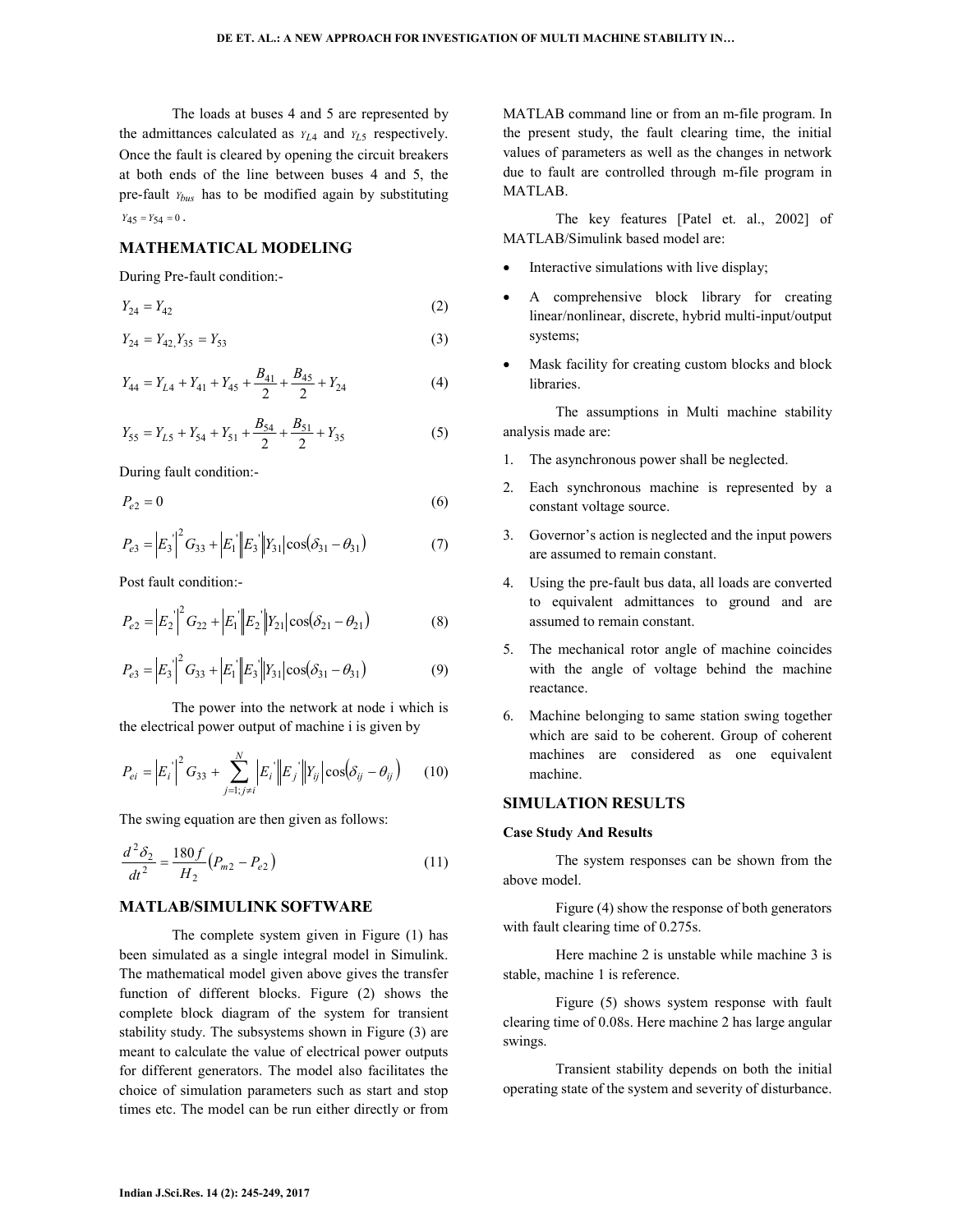Usually the disturbance alters the system such that post disturbance steady state operation will be different from that prior to disturbance.

Instability is in the form of a drift due to insufficient synchronizing torque and it is referred to as first swing stability.

In large power systems, transient instability may not always occur as first swing instability associated as a single mode; it could be as a result of increased peak deviation caused by superposition of several modes of oscillation causing large excursions of rotor angle beyond the first swing [Nallagalva et. al., 2012].

In this paper first stability of machine system is analyzed and then transient stability of multi machine system is done for various fault clearing time.

Before analyzing stability, various computations are done:

1. All system data are computed on common base-100 MVA.

2. All loads are converted as constant equivalent impedances.

3. Voltage behind the transient reactance is calculated.



**Figure 2: Complete block diagram of the system for transient stability study.**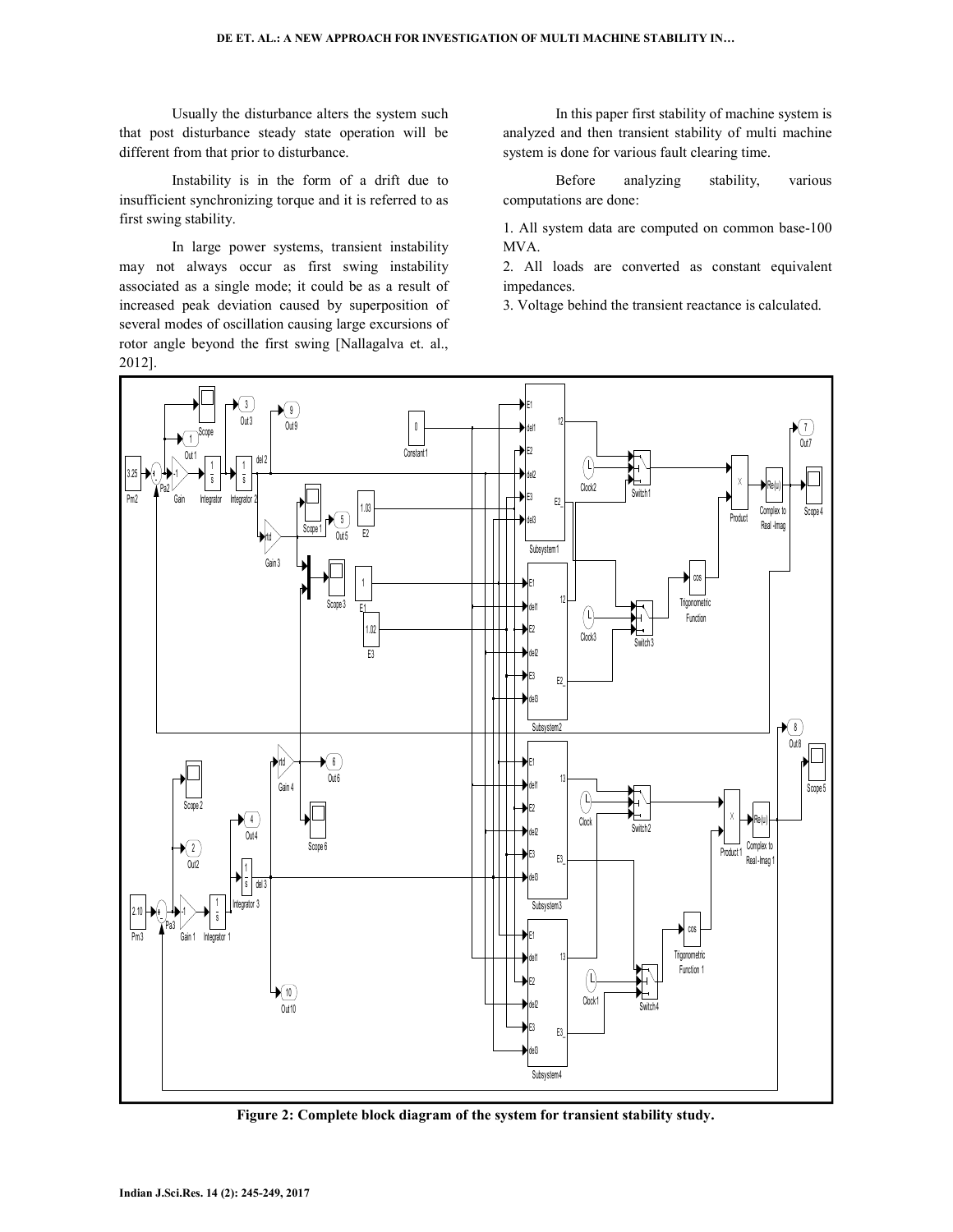

**Figure 3: Subsystem 1.** 

System responses are shown in figure (4) and figure  $(5)$ :-



**Figure 4: Swing curves for machines 2 and 3; machine 1 is reference (infinite bus).** 



**Figure 5: Swing curve for machine 2 for a fault clearing time of 0.08secs.** 

The line and transformer data is given in Table 1. Bus data of the system is provided in Table 2.

**Table 1: Line and transformer data** 

| Bus to       | Resistance | Reactance | Susceptance |  |  |
|--------------|------------|-----------|-------------|--|--|
| bus          | (p.u)      | (p.u)     | (p.u)       |  |  |
| Line<br>4-5  | 0.018      | 0.11      | 0.113       |  |  |
| Line $5-1$   | 0.004      | 0.0235    | 0.098       |  |  |
| Line $4-1$   | 0.007      | 0.04      | 0.041       |  |  |
| Trans:       |            | 0.022     |             |  |  |
| $2 - 4$      |            |           |             |  |  |
| $Trans: 3-5$ |            | 0.04      |             |  |  |
|              |            |           |             |  |  |

**Table 2: Bus data** 

| <b>Bus</b><br>no. | Voltage             | Bus<br>type | Voltage   |      | <b>Generation</b> |          | Load     |          |
|-------------------|---------------------|-------------|-----------|------|-------------------|----------|----------|----------|
|                   |                     |             | Real<br>e | Imag | $P_g$             | $Q_{g}$  | $P_1$    | Q,       |
|                   | $1\angle 0$         | slack       | 1.00      | 0.0  | $-3.8$            | $-0.2$   | $\theta$ | $\theta$ |
| 2                 | $1.03\angle 8.35$   | PV          | 1.019     | 0.14 | 3.25              | 0.7      | $\theta$ | $\theta$ |
| 3                 | $1.02 \angle 7.16$  | PV          | 1.012     | 0.12 | 2.10              | 0.3      | $\theta$ | $\theta$ |
| 4                 | $1.017\angle 4.32$  | PQ          | 1.014     | 0.76 | $\theta$          | 1.0      | 1.0      | 0.4      |
| 5                 | $1.0112\angle 2.69$ | PQ          | 1.010     | 0.04 | $\theta$          | $\theta$ | 0.5      | 0.2      |

## **CONCLUSION**

As we know, transient stability refers to the conditions of stability in response to sudden changes of large magnitude. Steady state stability limit is simple for analysis and can be calculated accurately, but transient stability limit is lesser than the former and is therefore the deciding factor for normal power transfer [Rao, 2010]. Here a complete model for transient stability study of a multi-machine power system was developed using MATLAB/Simulink which is not only best suited for analytical purpose but also possesses interactive capacity for a detailed transient stability study which facilitated fast and precise solution of non linear differential equation i.e. the swing equation. Due to these advantages, this study can be utilized for initiating rapid fault clearing and immediate restorative actions to maintain normal power flow.

### **REFERENCES**

- Kundur P., 1994. "Power System Stability and Control," EPRI Power System Engineering Series Mc Graw-Hill, New York.
- Nagrath I. J. and Kothari D. P., 2010. "Power System Engineering," Tata Mc Graw-Hill, New Delhi, 1994, ninth reprint.